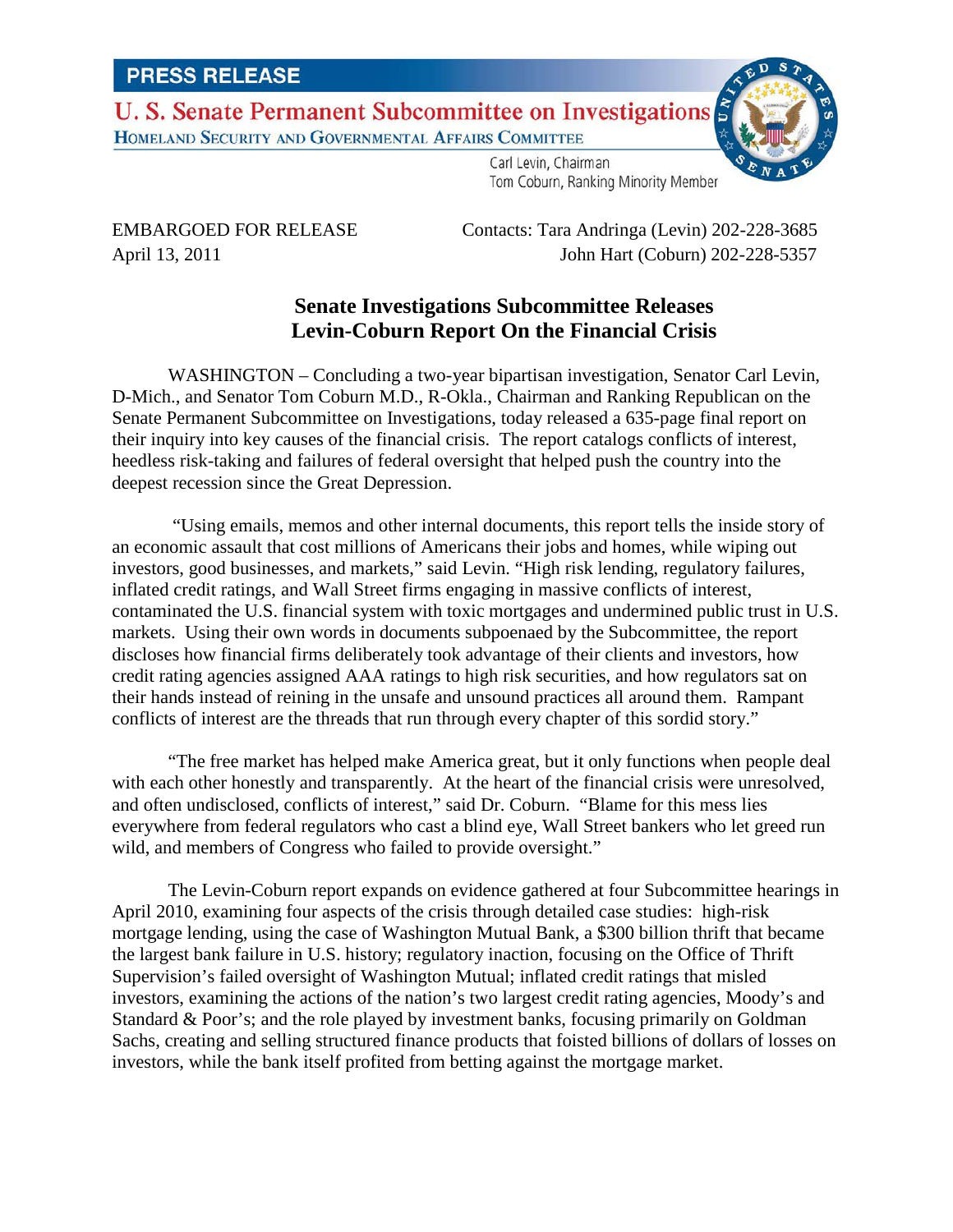**New Evidence.** Today's report presents new facts, new findings and recommendations, with more than 700 new documents totaling over 5,800 pages. It recounts how Washington Mutual aggressively issued and sold high-risk mortgages to Wall Street, Fannie Mae, and Freddie Mac, even as its executives predicted a housing bubble that would burst, and offers new detail about how its regulator deferred to the bank's management. New documents show how Goldman used net short positions to benefit from the downturn in the mortgage market, and designed, marketed, and sold CDOs in ways that created conflicts of interest with the firm's clients and at times led to the bank's profiting from the same products that caused substantial losses for its clients. Other new information provides additional detail about how credit rating agencies rushed to rate new mortgage-backed securities and collect lucrative rating fees before issuing mass ratings downgrades that shocked the financial markets and triggered a collapse in the value of mortgage related securities. Over 120 new documents provide insights into how Deutsche Bank contributed to the mortgage mess.

"Our investigation found a financial snake pit rife with greed, conflicts of interest, and wrongdoing," said Levin. Among the report's highlights are the following.

- **High Risk Lending**. With an eye on short term profits, Washington Mutual launched a strategy of high-risk mortgage lending in early 2005, even as the bank's own top executives stated that the condition of the housing market "signifies a bubble" with risks that "will come back to haunt us." Executives forged ahead despite repeated warnings from inside and outside the bank that the risks were excessive, its lending standards and risk management systems were deficient, and many of its loans were tainted by fraud or prone to early default. WaMu's chief credit officer complained at one point that "[a]ny attempts to enforce [a] more disciplined underwriting approach were continuously thwarted by an aggressive, and often times abusive group of Sales employees within the organization." From 2003 to 2006, WaMu shifted its loan originations from low risk, fixed rate mortgages, which fell from 64% to 25% of its loan originations, to high risk loans, which jumped from 19% to 55% of its originations. WaMu and its subprime lender, Long Beach Mortgage, securitized hundreds of billions of dollars in high risk, poor quality, sometimes fraudulent mortgages, at times without full disclosure to investors, weakening U.S. financial markets. New analysis shows how WaMu sold some of its high risk loans to Fannie Mae and Freddie Mac, and played one off the other to make more money.
- **Regulatory Failures.** The Office of Thrift Supervision (OTS), Washington Mutual's primary regulator, repeatedly failed to correct WaMu's unsafe and unsound lending practices, despite logging nearly 500 serious deficiencies at the bank over five years, from 2003 to 2008. New information details the regulator's deference to bank management and how it used the bank's short term profits to excuse high risk activities. Although WaMu recorded increasing problems from its high risk loans, including delinquencies that doubled year after year in its risky Option Adjustable Rate Mortgage (ARM) portfolio, OTS examiners failed to clamp down on WaMu's high risk lending. OTS did not even consider bringing an enforcement action against the bank until it began losing substantial sums in 2008. OTS also failed until 2008, to lower the bank's overall high rating or the rating awarded to WaMu's management, despite the bank's ongoing failure to correct serious deficiencies. When the Federal Deposit Insurance Corporation (FDIC) advocated taking tougher action, OTS officials not only refused, but impeded FDIC oversight of the bank. When the New York State Attorney General sued two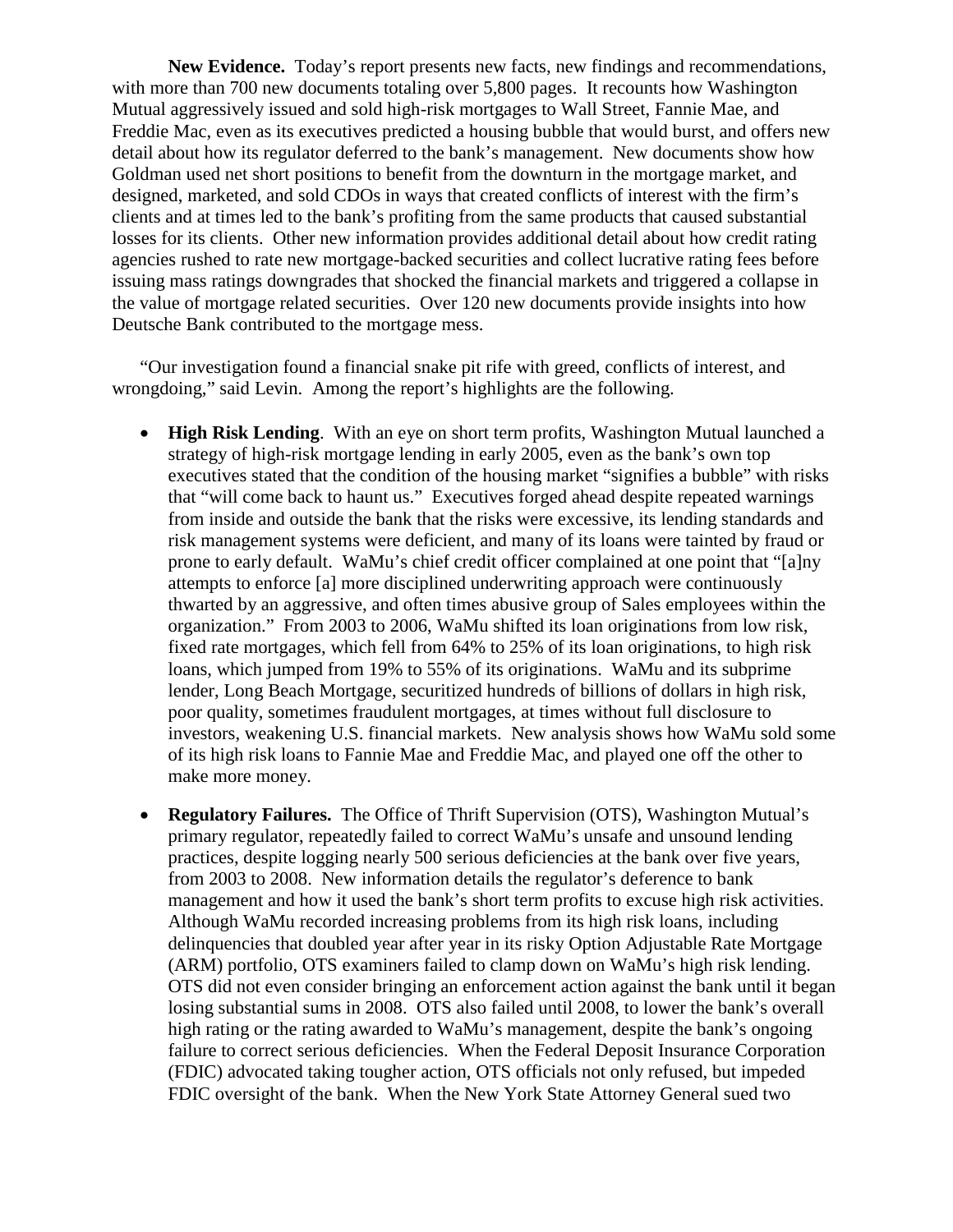appraisal firms for colluding with WaMu to inflate property values, OTS took nearly a year to conduct its own investigation and finally recommended taking action -- a week after the bank had failed. The OTS Director treated WaMu, which was its largest thrift and supplied 15% of the agency's budget, as a "constituent" and struck an apologetic tone when informing WaMu's CEO of its decision to take an enforcement action. When diligent oversight conflicted with OTS officials' desire to protect their "constituent" and the agency's own turf, they ignored their oversight responsibilities.

- **Inflated Credit Ratings.** The Report concludes that the most immediate cause of the financial crisis was the July 2007 mass ratings downgrades by Moody's and Standard & Poor's that exposed the risky nature of mortgage-related investments that, just months before, the same firms had deemed to be as safe as Treasury bills. The result was a collapse in the value of mortgage related securities that devastated investors. Internal emails show that credit rating agency personnel knew their ratings would not "hold" and delayed imposing tougher ratings criteria to "massage the … numbers to preserve market share." Even after they finally adjusted their risk models to reflect the higher risk mortgages being issued, the firms often failed to apply the revised models to existing securities, and helped investment banks rush risky investments to market before tougher rating criteria took effect. They also continued to pull in lucrative fees of up to \$135,000 to rate a mortgage backed security and up to \$750,000 to rate a collateralized debt obligation (CDO) – fees that might have been lost if they angered issuers by providing lower ratings. The mass rating downgrades they finally initiated were not an effort to come clean, but were necessitated by skyrocketing mortgage delinquencies and securities plummeting in value. In the end, over 90% of the AAA ratings given to mortgagebacked securities in 2006 and 2007 were downgraded to junk status, including 75 out of 75 AAA-rated Long Beach securities issued in 2006. When sound credit ratings conflicted with collecting profitable fees, credit rating agencies chose the fees.
- **Investment Banks and Structured Finance.** Investment banks reviewed by the Subcommittee assembled and sold billions of dollars in mortgage-related investments that flooded financial markets with high-risk assets. They charged \$1 to \$8 million in fees to construct, underwrite, and market a mortgage-backed security, and \$5 to \$10 million per CDO. New documents detail how Deutsche Bank helped assembled a \$1.1 billion CDO known as Gemstone 7, stood by as it was filled it with low-quality assets that its top CDO trader referred to as "crap" and "pigs," and rushed to sell it "before the market falls off a cliff." Deutsche Bank lost \$4.5 billion when the mortgage market collapsed, but would have lost even more if it had not cut its losses by selling CDOs like Gemstone. When Goldman Sachs realized the mortgage market was in decline, it took actions to profit from that decline at the expense of its clients. New documents detail how, in 2007, Goldman's Structured Products Group twice amassed and profited from large net short positions in mortgage related securities. At the same time the firm was betting against the mortgage market as a whole, Goldman assembled and aggressively marketed to its clients poor quality CDOs that it actively bet against by taking large short positions in those transactions. New documents and information detail how Goldman recommended four CDOs, Hudson, Anderson, Timberwolf, and Abacus, to its clients without fully disclosing key information about those products, Goldman's own market views, or its adverse economic interests. For example, in Hudson, Goldman told investors that its interests were "aligned" with theirs when, in fact, Goldman held 100% of the short side of the CDO and had adverse interests to the investors, and described Hudson's assets